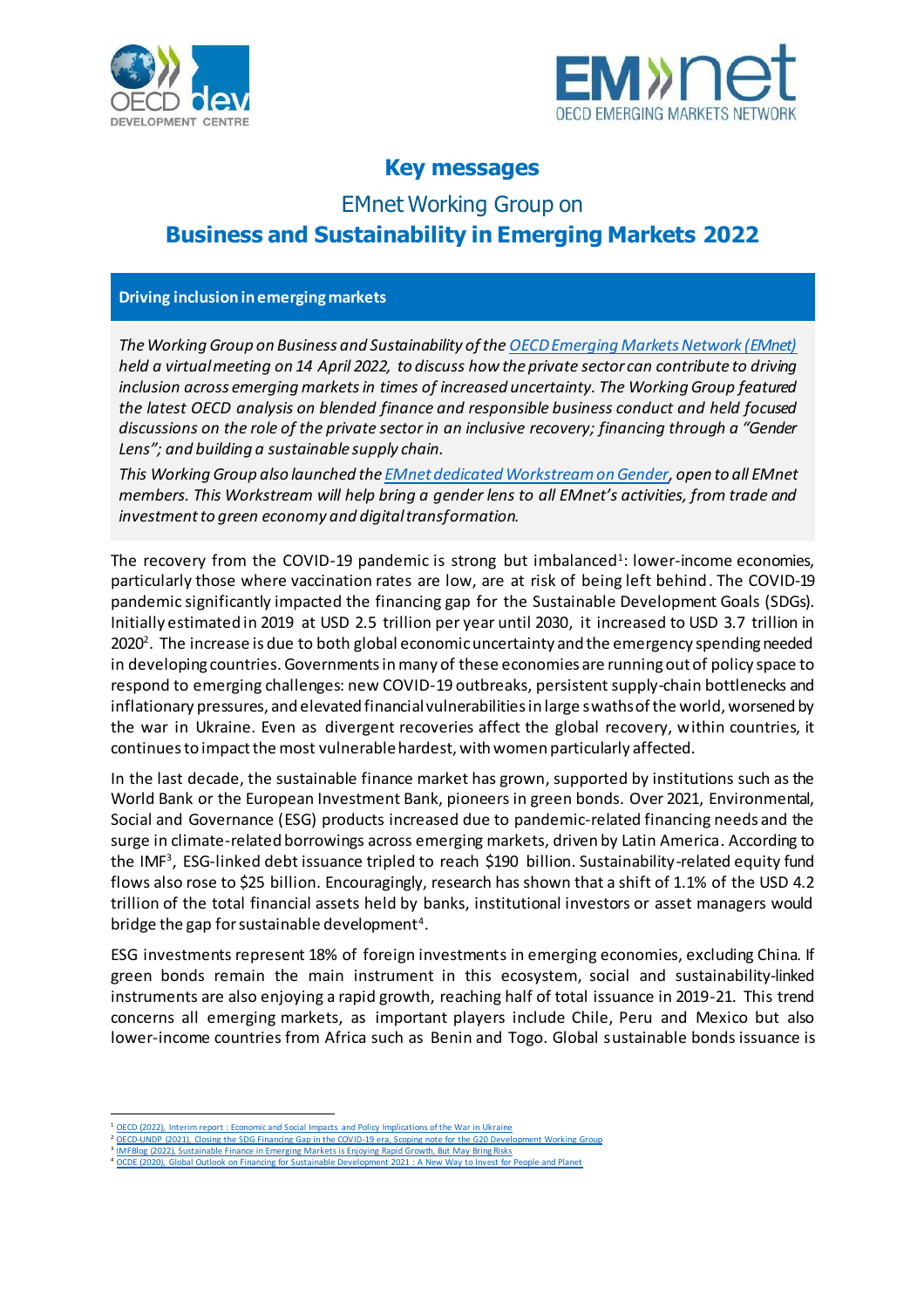



expected to surpass USD 1.5 trillion in 2022, with sustainability-linked bonds growing the fastest, confirming an increased support to the 2030 SDG Agenda<sup>5</sup> .

#### **Applying a 'Gender Lens' for an Inclusive Recovery**

Directing ESG investments to advancing gender equality can drive an inclusive economic recovery. Women were hard-hit by the COVID-19 crisis, the poverty rate for women was expected to decrease by 2.7% between 2019 and 2021. Projections now point to an increase of 9.1% due to the pandemic and its fallout<sup>6</sup>. Women's over-representation in hard-hit sectors meant their jobs were 1.8 times more likely to be hit by this crisis than men. This includes industries affected by supply chain disruptions such as garment manufacturing, where they represent over three -quarters of the workforce globally<sup>7</sup>. As a result, while representing only 39% of global employment, it is estimated women accounted for 54% of overall job losses $^{\rm 8}.$ 

Prior to the crisis, the World Bank estimated the foregone global wealth due to gender inequality in earnings at around USD 160.2 trillion<sup>9</sup> while OECD research highlights that half of the growth in GDP per capita in OECD countries 1960-2010 can be attributed to educational attainment, especially among women $^{\rm 10}$ . In 2015, McKinsey found that eliminating the global gap between men and women in terms of labour force participation, hours worked and a reasonable sector mix of employment could add up to USD 28 trillion in annual global GDP in 2025, compared with a business-as-usual scenario<sup>11</sup>, and USD 4.5 trillion by 2025 in Asia only. Following the COVID-19 pandemic, an additional study by McKinsey estimates that including specific steps to advance gender equality in the recovery plans which have been deployed to counter the crisis could add up to USD 13 trillion to global GDP in 2030 $^{\rm 12}.$ 

Yet currently less than 12% of the USD 300 billion issued in sustainability-linked debt carry a gender label<sup>13</sup> and only USD 17 billion in assets are gender-labelled, out of USD 40 trillion in global sustainable investment<sup>14</sup>. As highlighted by the IDB, gender-bonds are a new phenomenon, rapidly growing as two-third of the issuance took place since 2020<sup>15</sup>. In Africa, 13 gender bonds had been issued as of 2020<sup>16</sup>. Latin America is the most dynamic region in terms of gender bonds issuance, with 11 bonds issued between 2019 and 2021 $^{\rm 17}$ . The need to engage private finance and the overall private sector is great as the International Finance Corporation estimates that only 7% of investment capital in emerging markets is targeted towards female-led businesses<sup>18</sup> while more than 70% of women-owned small and medium-sized enterprises (SMEs) have inadequate or no access to financial services  $^{\rm 19}.$ 

OECD initiatives on blended finance including the **Blended Finance Principles** seek to promote a *Blended Finance 2.0* that can attract commercial investment for gender equality and the empowerment of women and girls. Blended finance instruments, most commonly guarantees and direct investments, have proven increasingly effective. In 2012-19, USD 257.6 billion of private sector investment was mobilised by official development finance interventions<sup>20</sup>. A recent study on Blended [finance for gender equality](https://www.oecd.org/dac/2022-blended-finance-gender-equality.pdf) found that of the blended finance vehicles surveyed, 84% claim to integrate gender equality into their investment strategy, 8% reported an investment strategy dedicated to

<sup>7</sup> [OECD \(2021\), Building more resilient and sustainable global value chains through responsible business conduct](https://mneguidelines.oecd.org/Building-more-resilient-and-sustainable-global-value-chains-through-responsible-business-conduct.pdf)

- <sup>9</sup> Wodon, Quentin T.; de la Brière, Bénédicte (2018), [Unrealized Potential : The High Cost of Gender Inequality in Earnings.](https://openknowledge.worldbank.org/bitstream/handle/10986/29865/126579-Public-on-5-30-18-WorldBank-GenderInequality-Brief-v13.pdf?sequence=1&isAllowed=y) The Cost of Gender Inequality.
- <sup>10</sup> OCDE (2020), « [Putting finance to work for gender equality and women's empowerment](https://www.oecd-ilibrary.org/docserver/f0fa4d91-en.pdf?expires=1649395907&id=id&accname=guest&checksum=1B93A89D0758B416E10A517DA52EB03E) : The way forward »  $\frac{1}{2}$ <br>
<sup>11</sup> MeKingay Clobal Institute (2015). The gauge of partitu bou orkeaning upmar's equality see add 5.1 <sup>11</sup> McKinsey Global Institute (2015), [The power of parity: how advancing women's equality can add \\$12](https://www.mckinsey.com/featured-insights/employment-and-growth/how-advancing-womens-equality-can-add-12-trillion-to-global-growth) trillion to global growth

<sup>13</sup> [IDB Invest \(2022\), Colombia Leads the Gender Bond Market in Latin America & the Caribbean](https://idbinvest.org/en/blog/gender/colombia-leads-gender-bond-market-latin-america-caribbean) <sup>14</sup> [IISD \(2022\), Mainstreaming gender in sustainable bond](https://www.iisd.org/projects/mainstreaming-gender-sustainable-bonds)

 $\overline{a}$ 

<sup>&</sup>lt;sup>5</sup> [S&PGlobal \(2022\), Global Sustainable Bond Issuance To Surpass \\$1.5 Trillion In 2022](https://www.spglobal.com/ratings/en/research/articles/220207-global-sustainable-bond-issuance-to-surpass-1-5-trillion-in-2022-12262243)

<sup>6</sup> [UNDP \(2020\), COVID-19 will widen poverty gap between women and men, new UN Women and UNDP data shows](https://www.undp.org/press-releases/covid-19-will-widen-poverty-gap-between-women-and-men-new-un-women-and-undp-data)

<sup>8</sup> [McKinsey \(2020\), Don't let the pandemic set back gender equality](https://www.mckinsey.com/mgi/overview/in-the-news/dont-let-the-pandemic-set-back-gender-equality)

[McKinsey Global Institute \(2020\), COVID-19 and gender equality: Countering the regressive effects](https://www.mckinsey.com/featured-insights/future-of-work/covid-19-and-gender-equality-countering-the-regressive-effects)

<sup>15</sup> [IDB Invest \(2022\), Colombia Leads the Gender Bond Market in Latin America & the Caribbean](https://idbinvest.org/en/blog/gender/colombia-leads-gender-bond-market-latin-america-caribbean)

<sup>16</sup> [FSD Africa, Viability of gender bonds in sub-Saharan Africa](https://www.fsdafrica.org/publication/viability-of-gender-bonds-in-sub-saharan-africa/)

<sup>17 &</sup>lt;u>[IDB Invest \(2022\), Colombia Leads the Gender Bond Market in Latin America & the Caribbean](https://idbinvest.org/en/blog/gender/colombia-leads-gender-bond-market-latin-america-caribbean)</u> <sup>18</sup> [IFC \(2019\), Moving Toward Gender Balance in Private Equity and Venture Capital](https://www.ifc.org/wps/wcm/connect/79e641c9-824f-4bd8-9f1c-00579862fed3/Moving+Toward+Gender+Balance+Final_3_22.pdf?MOD=AJPERES&CVID=mCBJFra)<br><sup>19</sup> IFC Dridging the gooder sep

<sup>19</sup> [IFC, Bridging the gender gap](https://www.ifc.org/wps/wcm/connect/news_ext_content/ifc_external_corporate_site/news+and+events/news/bridging-gender-gap#:~:text=IFC%20has%20estimated%20that%20worldwide,no%20access%20to%20financial%20services)

<sup>&</sup>lt;sup>20</sup> [OECD, Amounts mobilised from the private sector for development](https://www.oecd.org/dac/financing-sustainable-development/development-finance-standards/mobilisation.htm)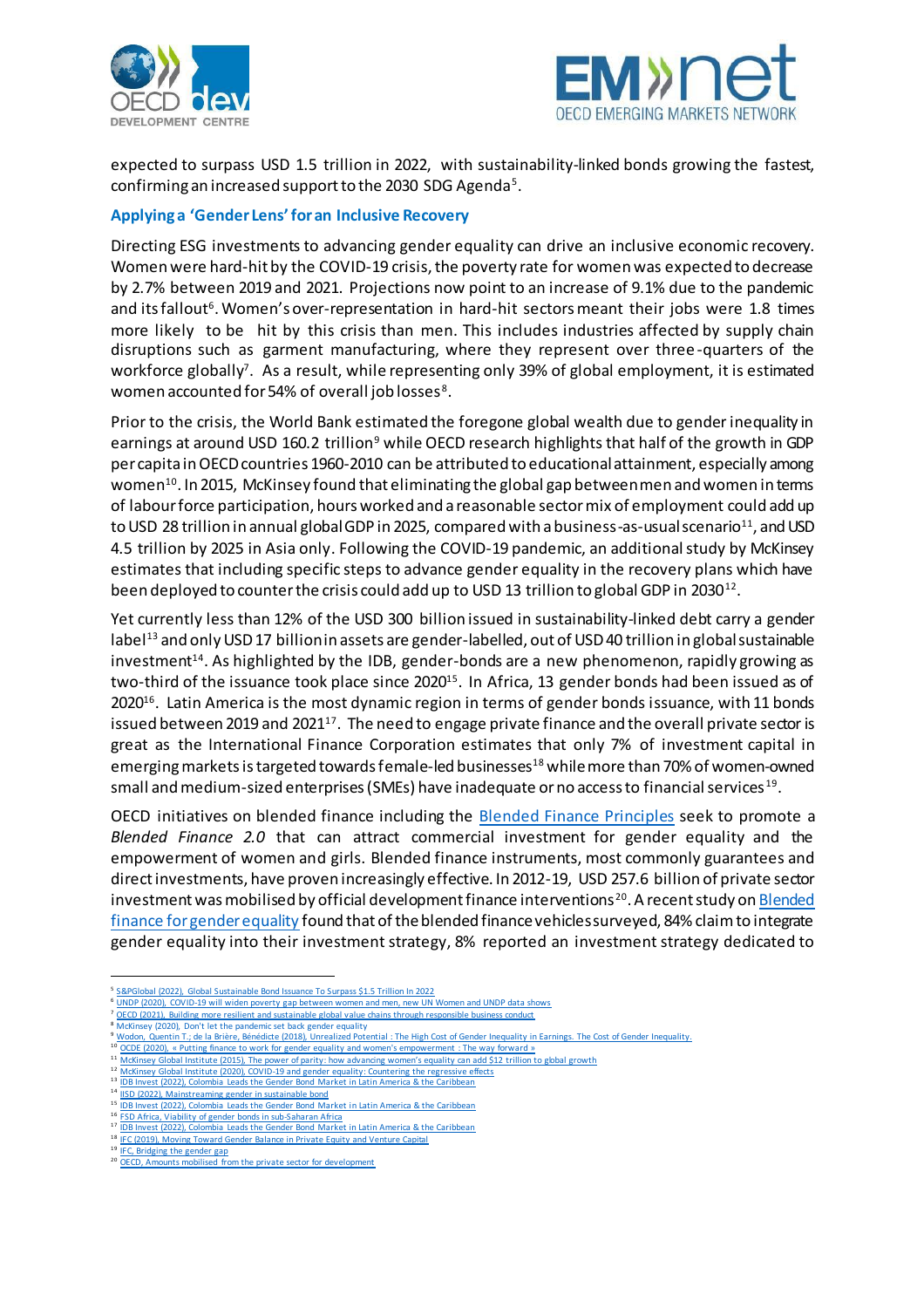



advancing gender equality and women's empowerment as the main objective of the investment, and 8% did not identify gender equality as an objective when designing their investment strategy. The report covered a range of sectors from agriculture (25%) and banking and financial services (19%), to education (13%). Investors reported the rationale for investing in gender equality was the "potential for return enhancement" recognising women-led firms can outperform and enjoy higher returns, including across emerging markets $^{\mathfrak{21}}$ .

In addition, the [OECD Due Diligence Guidance for Responsible Business Conduct](https://www.oecd.org/investment/due-diligence-guidance-for-responsible-business-conduct.htm) adopted in 2018, offers practical guidance on how to integrate a gender perspective into the due diligence process. The [OECD Due Diligence Guidance for Responsible Supply Chains in the Garment and Footwear Sector](https://www.oecd.org/industry/inv/mne/responsible-supply-chains-textile-garment-sector.htm) as well as the OECD-FAO Guidance for [Responsible Agricultural Supply Chains](file://///main.oecd.org/sdataDEV/Data/EmNet/Meetings/2022/14042022%20Working%20Group%20on%20Business%20and%20Sustainability/Background%20material/OECD-FAO%20Guidance%20for%20Responsible%20Agricultural%20Supply%20Chains), provide further details on how companies in these value chains can identify and address specific gender-related risks, such as sexual harassment and discrimination. As UNCTAD recently underlined<sup>22</sup>, multinational enterprises can impact gender equality in host countries through employment practices and spillovers in local labour markets. About 70 per cent of the world's 5 000 largest MNEs now report on progress in this area.

### **Private Sector Insights**

*The private sector has a key role to play in advancing gender equality within the workplace through Diversity and Inclusion (D&I) measures as well as more widely through the impact of their operations. Sustainable finance and gender-lens investing can unlock capital from private investors and direct it to gender-based initiatives. However, a lack of clear frameworks and standards to measure the impact of social bonds are hampering financing for gender equality.*

*Sustainable supply chains can enhance resilience to future challenges. Transitioning away from fossil fuels will require significant capital investment, and hasthe potential to support wider sustainability and inclusion targets. The implementation of sustainable supply chains can be supported by coherent and stable regulatory frameworks. Innovative financing techniques and multi-stakeholder collaboration can help address these challenges.* 

COVID-19 had a detrimental impact on gender equality across emerging markets, with women traditionally responsible for much of the unpaid work at home, and the gender gap often larger in developing and emerging economies<sup>23</sup>. To address these effects and advance gender equality, companies need to tackle social norms and adopt a multi-faceted approach to gender. The crisis and its consequences ledmany companies to reinforce Diversity and Inclusion (D&I) measures and clearly target gender balance, improving accountability and disclosure to the board but also to consumersand suppliers. Even prior to the crisis, an increased number of companies had started put in place pledges to increase gender parity within the business world and reduce the pay gap, through coalition such as the [Equal Pay International Coalition](https://www.equalpayinternationalcoalition.org/) led by ILO, UN Women and the OECD. Others have announced company-specific targets a (e.g. Millicom has announced [a goal of gender parity by 2030\)](https://millicom.gcs-web.com/news-releases/news-release-details/millicom-tigo-unveils-three-year-operational-financial-and). The COVID-19 crisis also accelerated private sector initiatives on social issues, which risked being exacerbated by the pandemic. The "OneinThreeWomen" coalition is one example of a network of companies, joined by global firms such as L'Oréal, engaged against gender-based violence. Participants acknowledged that challenging social norms was also a men's issue, in particular traditional masculinities also detrimental to building inclusivity for all in the workplace. Failing to mobilisethem will result in slower progress.

<sup>23</sup> [OECD \(2020\), Women at the core of the fight against the COVID-19 crisis](https://www.oecd.org/coronavirus/policy-responses/women-at-the-core-of-the-fight-against-covid-19-crisis-553a8269/#section-d1e264)

 $\overline{a}$ <sup>1</sup> [Goldman Sachs \(2021\), Investing in EM Womenomics](https://www.goldmansachs.com/insights/pages/investing-in-em-womenomics.html)

UNCTAD (2021), Multi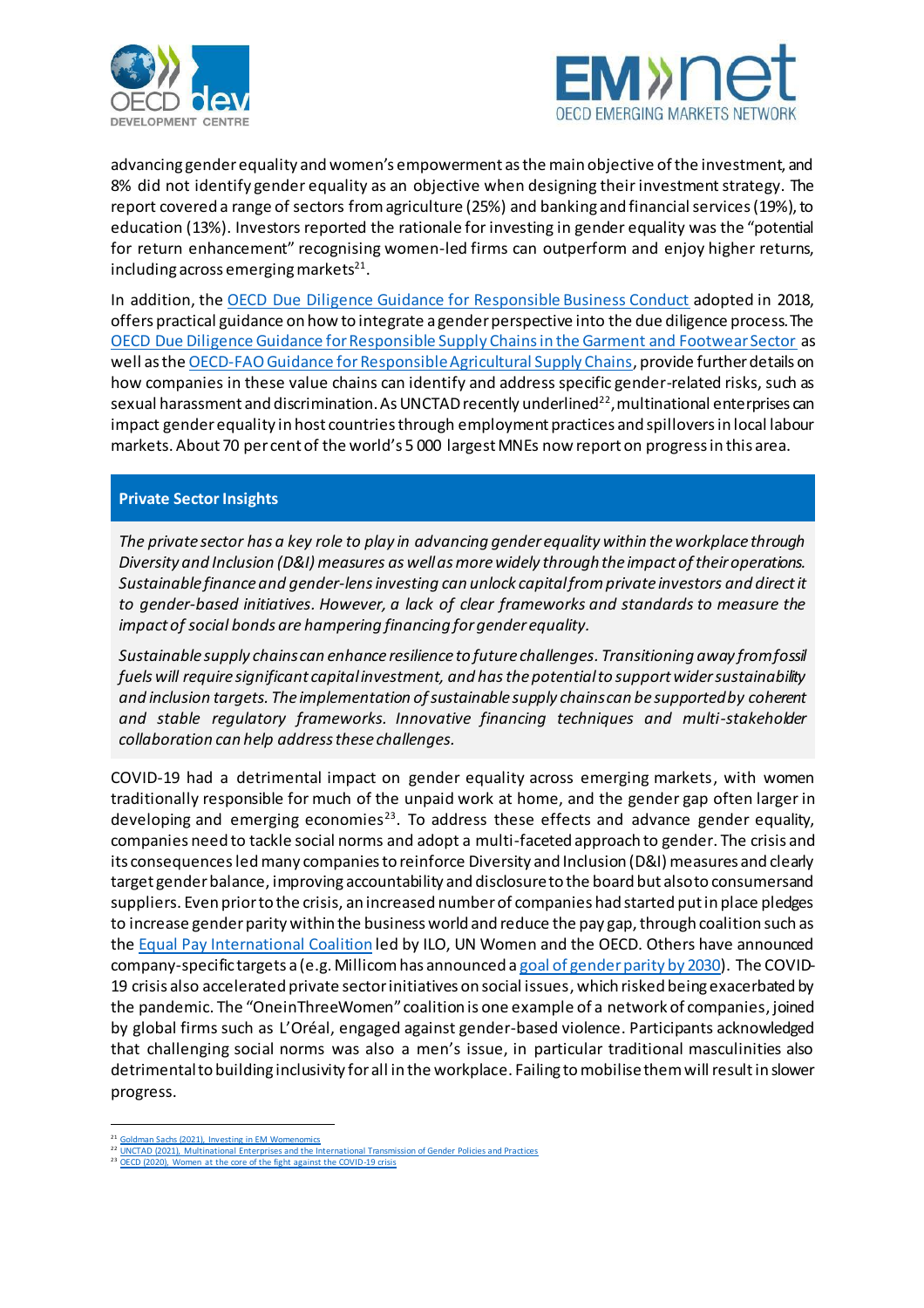



Participants noted that emerging markets face specific challenges, ranging from difficulties in gender balanced hiring due to educational segregation still prevailing in some markets, to the risk of talents leaving their regions to pursue a career in more developed markets. The private sector has a role to play in tackling these challenges[. American Tower Corporation \(ATC\) has launched more than 300](https://www.americantower.com/us/sustainability/digital-communities.html)  [digital communities](https://www.americantower.com/us/sustainability/digital-communities.html) since 2012 in eight countries and has committed to build 2000 communities over the next five years. These sites with broadband connectivity and uninterrupted power aimto increase digital inclusion and access to digital services providing job skills trainings but also health and financial servicesto underserved communities, in particular women who do not have access to ICT training. ATC partnered with NIIT Foundation in India to provide digital education and has seen a steady increase in female enrolment as of today 43% of attendees to this training are women.

EMnet participants agree that sustainable investment is part of the solution to bridge the gender gap, particularly where public finances are under pressure. One of the key barriers to progress towards gender equality is access to capital. Firms such as Organon are embarking on projects to enhance women's participation in the economy by partnering with Flat6Labs venture capital firm to launch a [FemTech accelerator in the MENA region](https://www.flat6labs.com/organon-and-flat6labs-launch-accelerator-for-female-founded-start-ups-operating-in-digital-healthcare-in-mena/), a tailored program for women-led businesses addressing women's health issues providing them access to capital but also mentoring and support programmes. Investment in sustainable projects and infrastructures are essential to enhance outreach to underserved populations. Support from government and multi-stakeholder collaboration remains key to driving change. For example, in Egypt, the Ministry of International Cooperation (MoIC) and the National Council for Women (NCW), with the World Economic Forum (WEF) launched the "[Closing the](https://www.weforum.org/platforms/centre-for-the-new-economy-and-society/projects/closing-the-gender-gap-accelerator-egypt)  [Gender Gap Accelerator](https://www.weforum.org/platforms/centre-for-the-new-economy-and-society/projects/closing-the-gender-gap-accelerator-egypt)" in July 2020. The accelerator aims to address current gender gaps, particularly in the labour force and leadership positions, and reshape gender parity for an inclusive future by driving systems change, highlighting the need for collaborative action.

Sustainability, Social and Gender bonds have the potential to attract investment to projects and fund private sector efforts to support those who are most vulnerable to the economic crisis, including women. Increased interest from investors in sustainable and social opportunities can be leveragedto support these initiatives. In addition, progress on gender equality can encouraged by non-financial corporate issuers through key performance indicators (KPIs) related to gender in sustainability-linked bonds, as developed in the B3 - Brasil, [Bolsa, Balcão Sustainability Linked Financing Framework](https://www.sustainalytics.com/corporate-solutions/sustainable-finance-and-lending/published-projects/project/b3-s.a.--brasil-bolsa-balc%C3%A3o/b3-sustainability-linked-financing-framework-second-party-opinion(2021/b3-sustainability-linked-financing-framework-second-party-opinion) or the [Bancóldex Social Bond Framework](https://www.bancoldex.com/sites/default/files/spo_framework_2020_english_version.pdf).

Participants noted the importance of designing clear frameworks on sustainable investing across emerging markets, building on existing initiatives, and the key role of international and regional institutions. The development of standards to measure the impact of social bonds at large, including gender bonds, will help private companies embrace their potential (e.[g. Green Bond Handbook:](https://www.ifc.org/wps/wcm/connect/publications_ext_content/ifc_external_publication_site/publications_listing_page/202203-green-bond-handbook) A Step-[By-Step Guide to Issuing a Green Bond,](https://www.ifc.org/wps/wcm/connect/publications_ext_content/ifc_external_publication_site/publications_listing_page/202203-green-bond-handbook) developed by the International Finance Corporation). Such developments have started with the recent launch of the [UN Women's practitioner guide](https://www.icmagroup.org/assets/documents/Sustainable-finance/ICMAUN-WomenIFC-Bonds-to-Bridge-the-Gender-Gap-A-Practitioners-Guide-to-Using-Sustainable-Debt-for-Gender-Equality-November-2021.pdf) on sustainable debt for gender equality. Th[e 2x Challenge](https://www.2xchallenge.org/), launched at the G7 Summit 2018 to inspire development finance institutions (DFIs) and the broader private sector to invest in the world's women, includes quality metrics; th[e Equileap Gender Equality Scorecard](https://equileap.com/wp-content/uploads/2020/12/EquileapGenderScorecard-2020.pdf), the Gender Responsive Due Diligence [platform,](https://www.genderduediligence.org/) [Women Win,](https://www.womenwin.org/) and [Partnering for Social Impact](https://partneringforsocialimpact.com/) can also support the development of standards. Beyond standards, participants also pointed to the potential for linking different sustainability and inclusion targets. For example, studies have shown that one of the best ways to substantially reduce emissions through education initiatives for girls. Data from UNESCO shows that educating girls could result in a massive reduction in emissions of 51.48 gigatons by 2050. [Project](https://drawdown.org/solutions/health-and-education)  [Drawdown](https://drawdown.org/solutions/health-and-education) estimated that giving women access to family-planning resources, to avoid early pregnancies and school dropout, can save additional 59.6 gigatons of carbon emissions by 2050. Finding such connections between green and gender or wider social issues could unleash more capital.